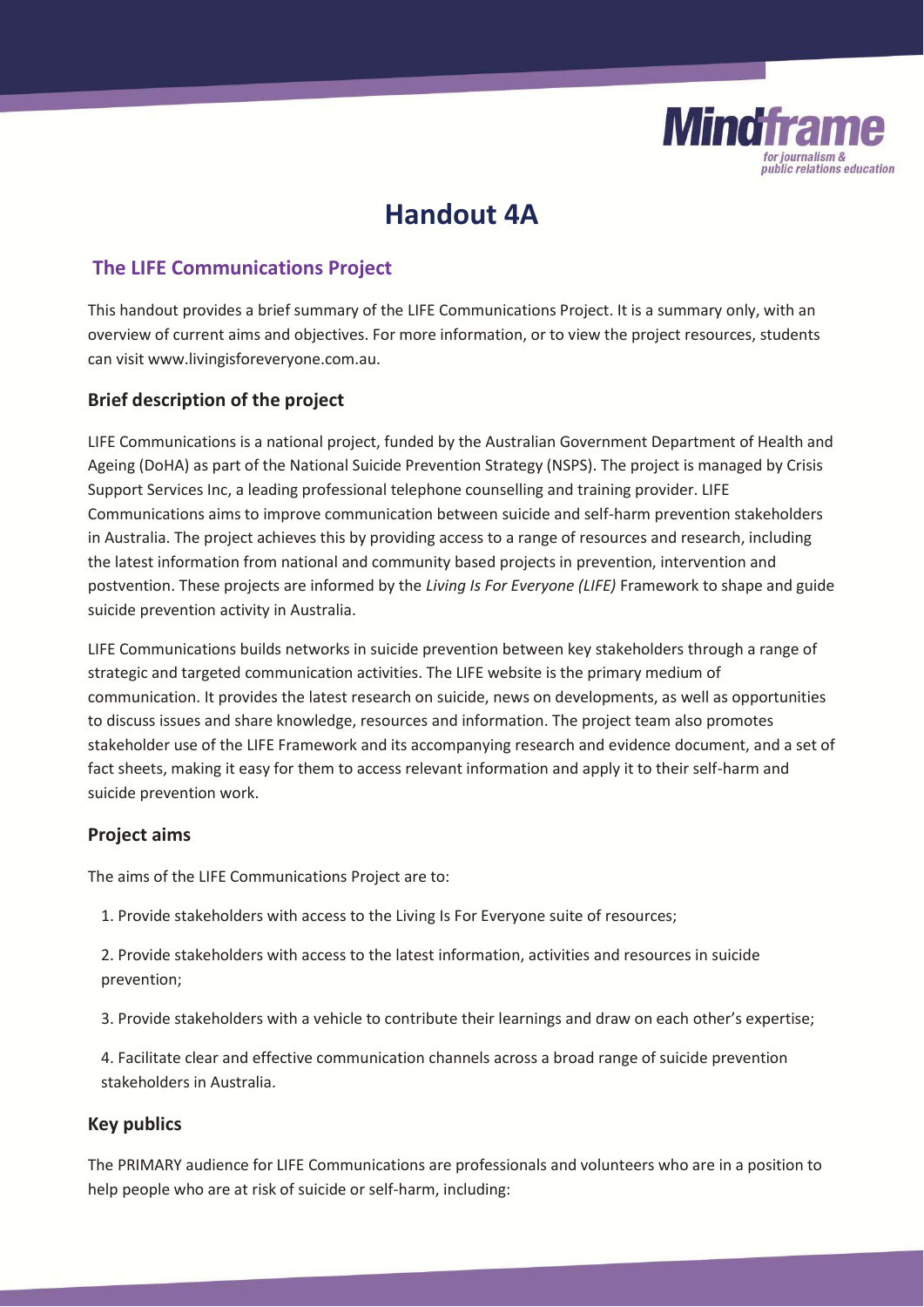

- x People who undertake community-based and national suicide prevention activities. This includes health and mental health professionals, non-government organisations, suicide prevention project officers, policy makers, researchers, Indigenous community/health workers, people affected by suicide and government agencies;
- $\bullet$  GPs;
- Allied health professionals (counsellors, nurses, pharmacists, social workers);
- Indigenous service providers;
- Health professionals in regional areas;
- Blue collar networks such as trade unions.

The SECONDARY audience for LIFE Communications are:

- Media developing stories about suicide, self-harm or bereavement;
- Suicide prevention academics and researchers;
- Coroners;
- Funeral directors;
- Families bereaved by suicide;
- Emergency services.

## **Preliminary research**

An evaluation of the National Suicide Prevention Strategy (NSPS) in 2006 indicated a need for improved channels of communication with key stakeholders. In particular an extensive review of the of the LIFE Framework (2000) edition revealed a significant proportion of the suicide and self-harm prevention sector were not aware of the LIFE Framework's existence or its accompanying resources, such as the LIFE website. The sector also suggested a more 'user-friendly' document would improve LIFE's access to a larger crosssection of people.

Initial research indicated that red would be an inappropriate colour to use because of its association with blood.

A recent evaluation and stakeholder survey completed at the end of the first phase of the project strongly informs the planning of the activities as outlined in the funding agreement with the Department of Health and Ageing.

The evaluation showed that LIFE Communications needs to:

- Maintain promotional effectiveness, specifically through targeted promotions to identified stakeholders;
- Establish a mechanism for accessing advice on relevant content for the LIFE website;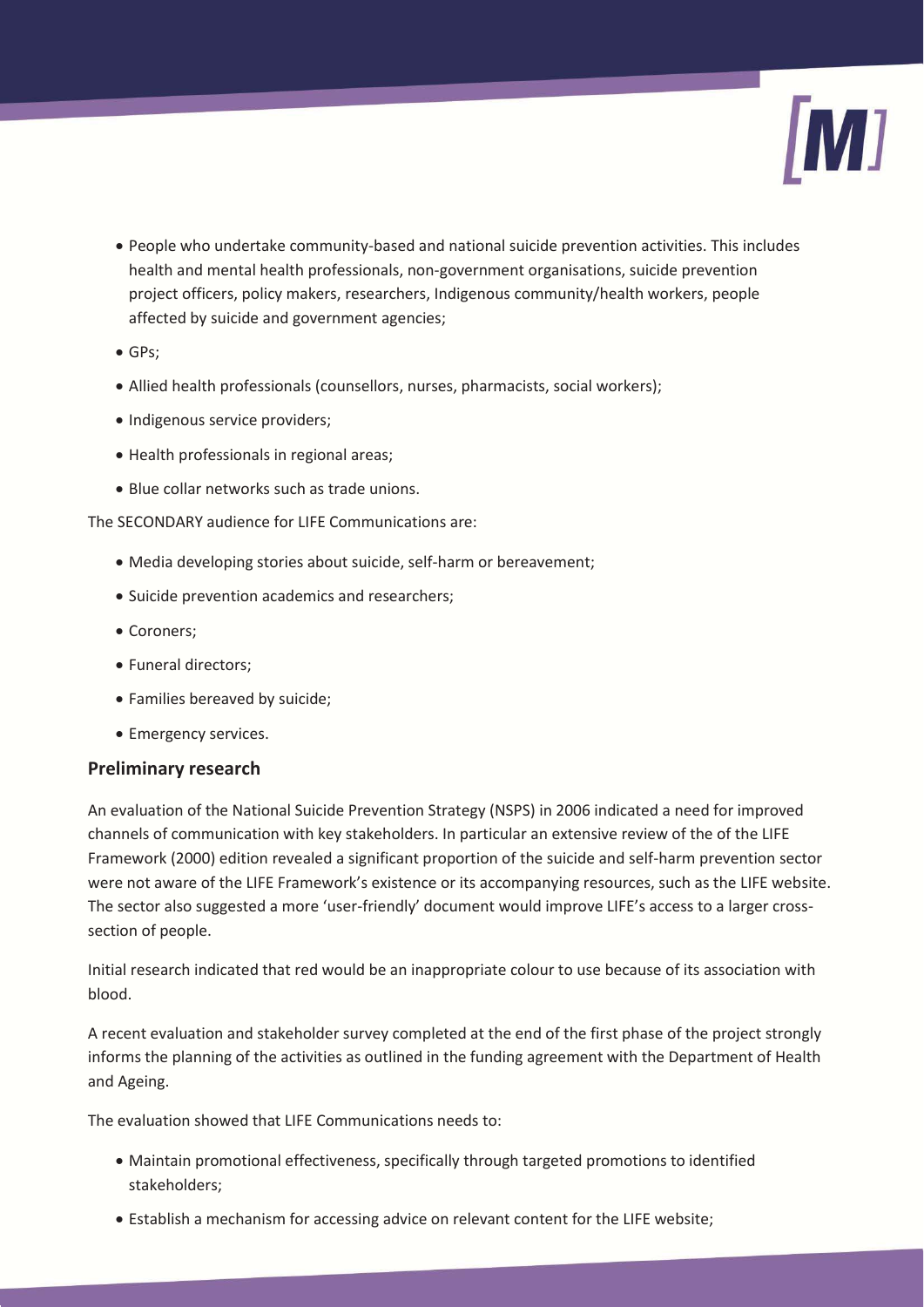

- Analyse stakeholder access to materials held in the LIFE library;
- Proactively encourage contributions by stakeholders in research and practice.

## **Communication techniques**

The LIFE Framework and other key NSPS projects will be communicated to audience members through the following channels:

1. Website – the Living Is For Everyone website will become the main vehicle for communication with the audience and stakeholders;

2. Events and promotions – the LIFE Communications team attends events and undertaking other promotional activities at conferences;

3. Media – Media releases and informative resources are made available for use by members of the media;

4. Direct Mail – LIFE News is a bimonthly Direct Mail piece that is sent out to subscribers.

### **Key messages**

- Download or order a hard copy of the LIFE Framework through www.livingisforeveryone.com.au;
- Sign up to receive LIFE News to keep up-to-date with suicide prevention in Australia;
- Find information, discuss issues and engage with people at www.livingisforeveryone.com.au;
- x It's important to base your suicide prevention activities on evidence. Visit the LIFE library to access the latest research.

## **Project objectives and tactics**

#### *Aim 1: Provide stakeholders with access to the Living Is For Everyone suite of resources.*

The project understands this to mean that stakeholders are aware of LIFE resources and have multiple ways of accessing them.

#### **Objectives:**

- x Disseminate at least 1000 copies of the suite of LIFE resources from the second print run to target audience;
- x Achieve 1000 downloads of the LIFE Framework from www.livingisforeveryone.com.au;
- Have a presence at 4 relevant stakeholder conferences.

#### **Tactics:**

• Promote LIFE resources through the LIFE website and LIFE News;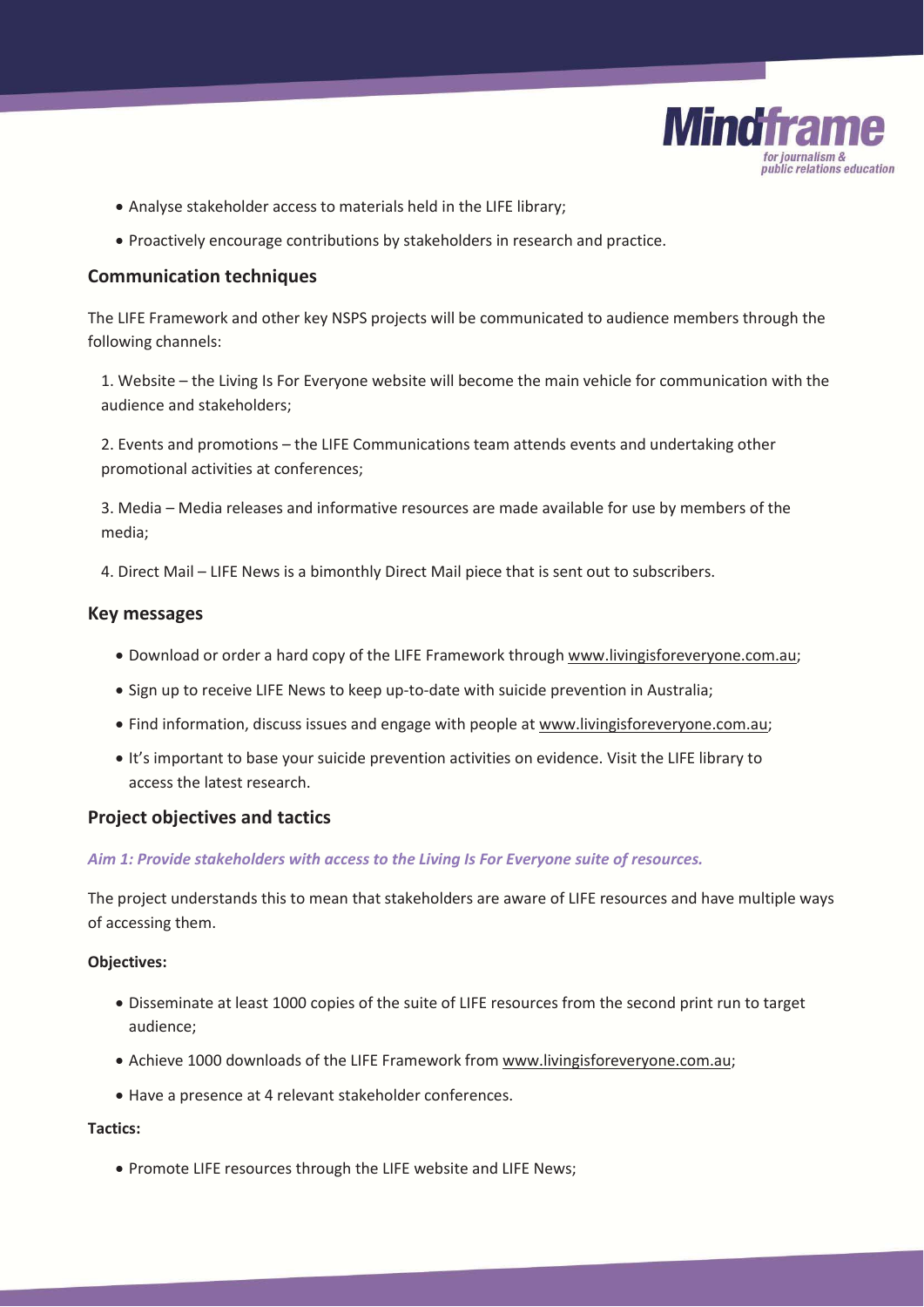

- Promote LIFE resources through strategic campaigns that focus on stakeholder networks and established communication channels. Themes for campaigns include Indigenous and men;
- Develop marketing materials to promote the LIFE resources;
- Dispatch hard copies of LIFE resources within one week of stakeholder's request;
- Maintain comprehensive records of orders for LIFE resources;
- Approach training providers in suicide prevention to incorporate the LIFE resources (or promotion of them) in training sessions;
- Create additional imagery through a photo shoot;
- Proactively increase the number of weblinks from stakeholder websites to www.livingisforeveryone.com.au;
- Submit abstracts about the LIFE resources to relevant conferences;
- x Present or facilitate a workshop with expert co-presenter and host trade displays at relevant conferences.

## *Aim 2: Provide stakeholders with access to the latest information, activities and resources in suicide prevention.*

The project understands this to mean that LIFE Communications provides a variety of information relevant to suicide prevention via the LIFE website, LIFE News, e-alerts and conference presentations.

#### **Objectives:**

- Commission and publish five editions of LIFE News on various themes;
- Publish 15 additional profiles of current NSPS projects on the LIFE website;
- Add 5 items of research, resources or information to the LIFE library each month;
- Add relevant conferences to the events calendar;
- Send 4 email alerts highlighting the latest relevant peer-reviewed research;
- Have a presence at 4 relevant stakeholder conferences;

#### **Tactics:**

- Research, write, publish and email LIFE News that includes stakeholder input and contributions;
- Research and write NSPS project profiles;
- x Access research database weekly to identify suitable articles for LIFE's online library;
- Publish ministerial media releases on the LIFE website in a timely manner;
- Research and identify relevant events and conferences for events calendar;
- Submit abstracts about the LIFE resources to relevant conferences: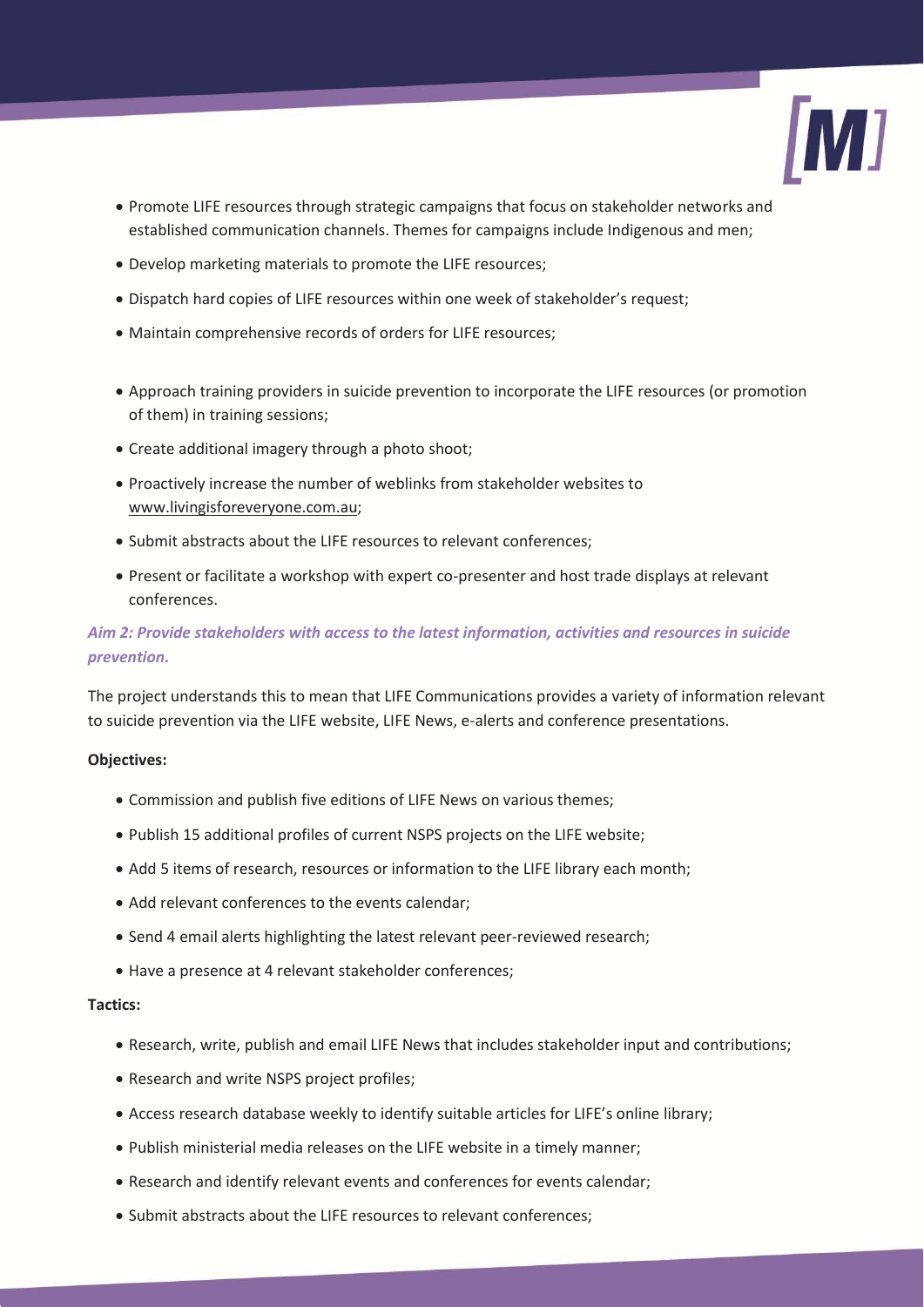

- Present a paper or facilitate a workshop and host trade displays at relevant conferences;
- Promote LIFE resources through conferences, the LIFE website, LIFE News, and strategic campaigns;
- Develop marketing materials to promote the LIFE website and resources.
- Proactively increase the number of weblinks from stakeholder websites to www.livingisforeveryone.com.au

## *Aim 3: Provide stakeholders with a vehicle to contribute their learnings and draw on each other's expertise*

The project understands this to mean that people with knowledge and experience in suicide prevention are interacting through LIFE activities.

#### **Objectives:**

- Host 2 live chats with experts in suicide prevention on the LIFE website;
- Achieve a total of 200 members of the LIFE Professional Development Network;
- Publish 5 library reviews written by stakeholders on the LIFE website;
- Publish 20 discussion forum posts by stakeholders on the LIFE website;
- Secure at least one stakeholder-written article for each edition of LIFE News:
- Publish 15 web pages profiling current NSPS projects.

#### **Tactics:**

- Improve the useability of the LIFE discussion forum and live chat function;
- Promotion of live chats to Professional Development Network members and wider stakeholder base through relevant networks, LIFE News and LIFE website;
- x Identify and invite suitable experts in suicide prevention to participate as guests in live chats and to contribute lead articles in LIFE News;
- Promotion of the LIFE Professional Development Network to identified audience;
- Proactively encourage stakeholder contributions to the LIFE library;
- Proactively encourage stakeholder contributions to LIFE News;
- Actively seek stakeholder contributions to the LIFE discussion forum;
- Highlight relevant media coverage in the News section of the LIFE website for stakeholder debate in the discussion forum;
- Maintain an online area for people in suicide prevention to communicate;
- Maintain a facility for stakeholders to contribute documents for public use.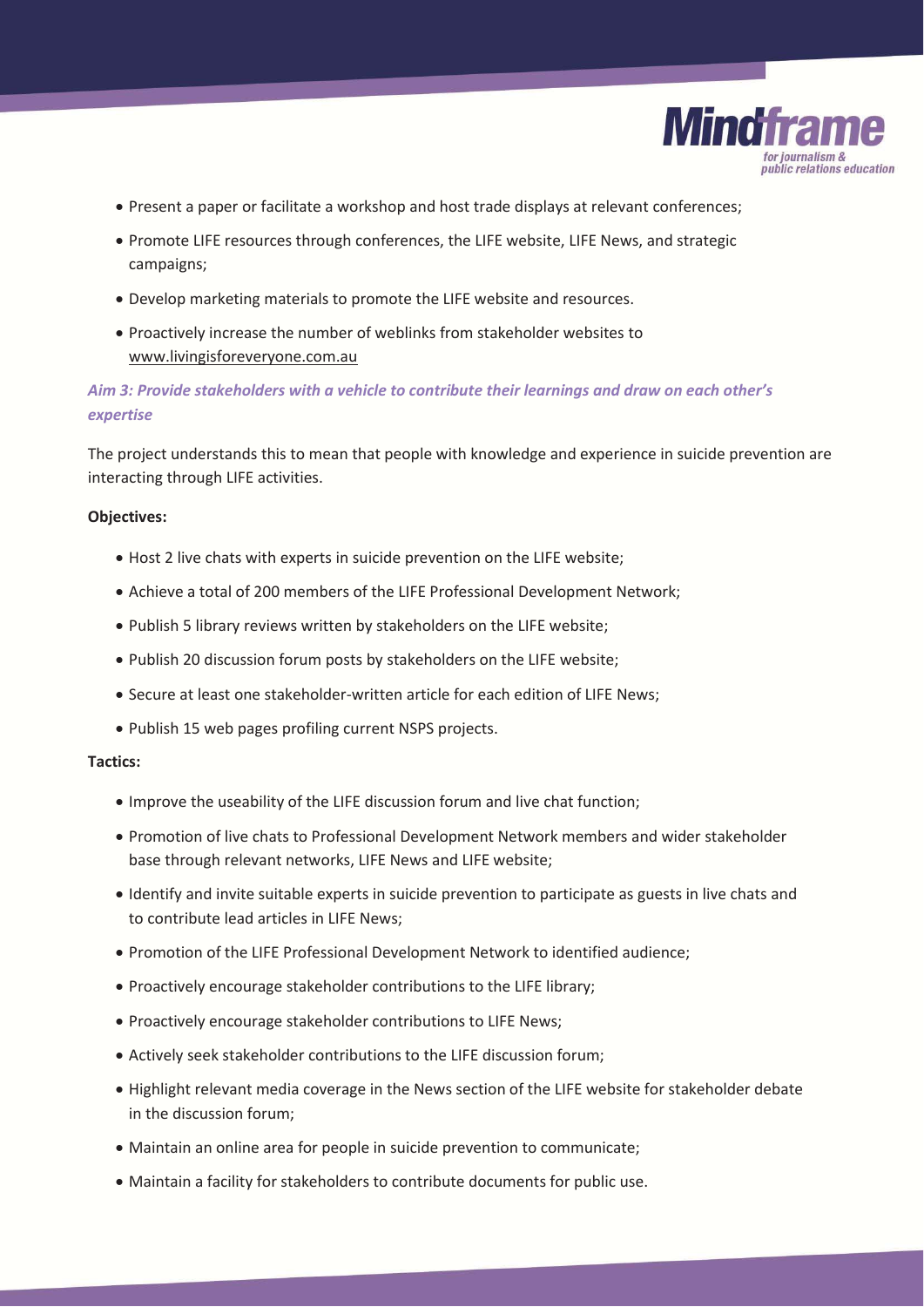

## *Aim 4: Facilitate clear and effective communication channels across a broad range of suicide prevention stakeholders in Australia*

The project understands this to mean that the broader network of stakeholders is using LIFE activities to communicate.

#### **Objectives:**

- Redevelop the website, with improvements to the live chat area and the addition of a secure area for Australian Suicide Prevention Advisory Council members;
- Increase the number of LIFE News subscribers from 2,000 to 2,500;
- Publish 20 discussion forum posts by stakeholders on the LIFE website;
- Commission and publish five editions of LIFE News on various themes;
- x Publish all relevant DoHA and ASPAC papers on the LIFE website and disseminate via e-alerts.

### **Tactics:**

- Improve the useability of the LIFE discussion forum and live chat function;
- Proactively contact the suicide prevention branch of all State and Territory government departments;
- Proactively add stakeholders to LIFE News email distribution list, especially NSPS project officers;
- Actively seek stakeholder contributions to the LIFE discussion forum;
- Promotion of the LIFE Professional Development Network to identified audience;
- Promotion of 2 live chats to Professional Development Network and stakeholder base;
- Proactively encourage stakeholder contributions to LIFE News;
- Disseminate ASPAC communiqués via email and publish on LIFE website;
- Add section to the LIFE website about the ASPAC members;
- Add information about how LIFE, the NSPS, DoHA and ASPAC function and relate to each other.

## **Project evaluation**

An evaluation was conducted by an external consultant to determine whether the project had achieved its four objectives based on collected evidence, and interviews with the project team and stakeholders. The evaluation was based on the first phase of the project. A summary of conclusions from that evaluation report are provided below.

LIFE Communications has made considerable advances in the implementation of each of the objectives of the project. This is in no small way a direct outcome of the developmental work undertaken during the initial months of the project to put in place the essential systems, to build relationships and to create the fundamental infrastructure that would enable the effective launch of LIFE resources when they became